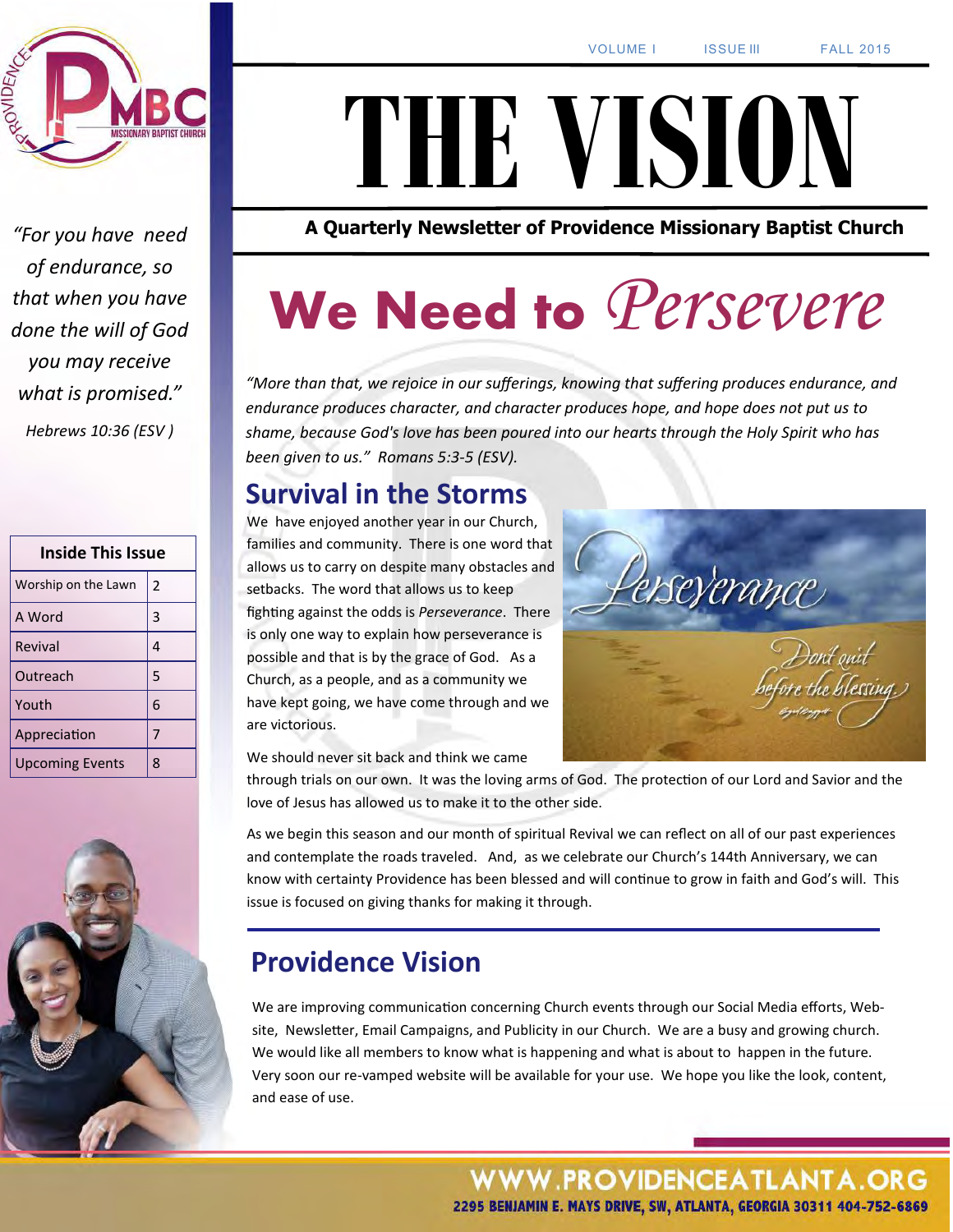

# **Worship on the Lawn September 20, 2015 What a Great Time It Was!!!!!**

Hundreds of church members and guests came out for the annual Worship on the Lawn service. It was such a spiritually gratifying event that we hope touched the hearts of all those in attendance. We had powerful singing, a great sermon and warm fellowship as always. But being outside in the air that God created, on the grass that God created and enjoying the breezes that only God can send was the true blessing. We captured a few of the moments below.

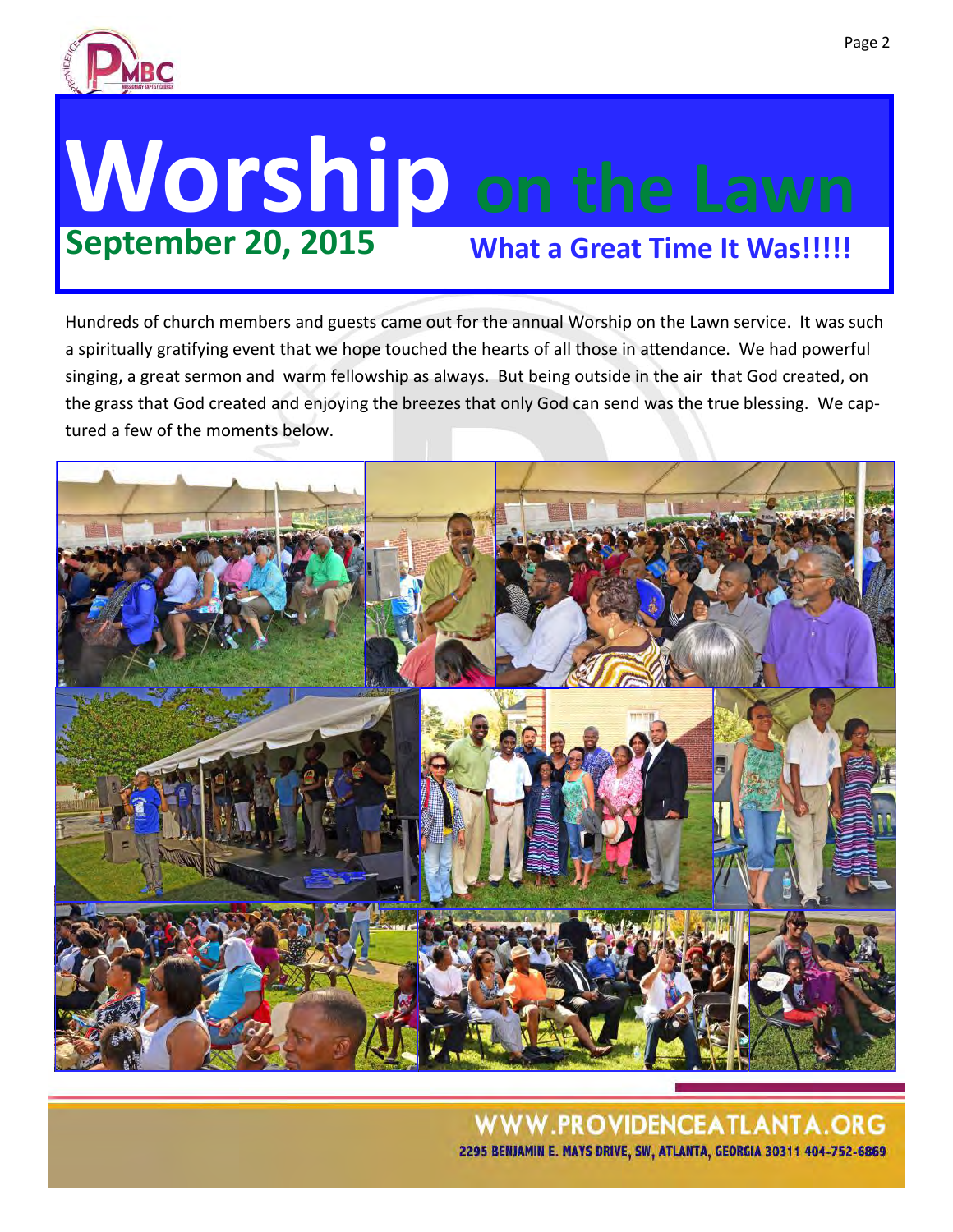# **A Word From Our Pastor**

### **Preparing a Birthday Gift for Christ**

By: Rev. Damon P. Williams, Ph.D.

The dictionary teaches us that to persevere is to maintain a purpose in spite of difficulty or discouragement. As Christians we find ourselves, in the face of conflict with others, consistently needing to persevere simply to stay righteous and on the right-side with God. Yes, it is indeed easy to not persevere and give in to our desire to act crazy, talk crazy, and look crazy.

Surely, it is simple to stoop to the level of behavior or attitude that another person is showing us. And we know, sometimes it feels good, oh so good, just to say what we really, really, want to say. The concern however, is the shame we cast on the name of Jesus Christ when we fail to persevere in conflict and maintain our proper Christian posture. Truthfully, Providence, we need to learn to hold our tongues, hold our peace, and respond to conflict in ways with which Christ would be pleased.

Our 12:00 noon Bible Study class is studying Colossians, and in the 12th verse of the 3rd chapter the Apostle Paul states, "As God's chosen ones, holy and beloved, clothe yourselves with compassion, kindness, humility, meekness, and patience." (NRSV) Contrary to popular belief these are actually not nice suggestions by the Apostle, but rather expectations of those who would dare receive the high

calling of being "God's chosen." To clothe oneself is to cover ones nakedness so we do not find ourselves exposed. When we find ourselves incapable of the type of self-control that leads to patience and meekness, what is it that gets exposed about our faith?

Rather than be exposed, there is an alternative. God, through His Holy Spirit, is both willing and able to

> provide the clothing of compassion and the outerwear of kindness, if we would simply be willing to put it on and keep it on. This is what it means, for us, in this fall season to truly persevere. Many of us have made it through health challenges, emotional difficulties, financial struggles, and such like these. We have persevered in so many areas of our lives that the old song, for us, is now We Have Overcome. Given God's proven history and track record of leading us to persevere and make it through, why don't we trust Him to

lead us in perseverance as we maintain Godly expectations in the midst of conflict? Christmas is right around the corner, and if we start now, then I believe the Holy Spirit is powerful enough to give us a truly magnificent gift of temperance to provide to Jesus on His birthday!

**God bless you my beloved Providence and may heaven continue to smile upon you**!



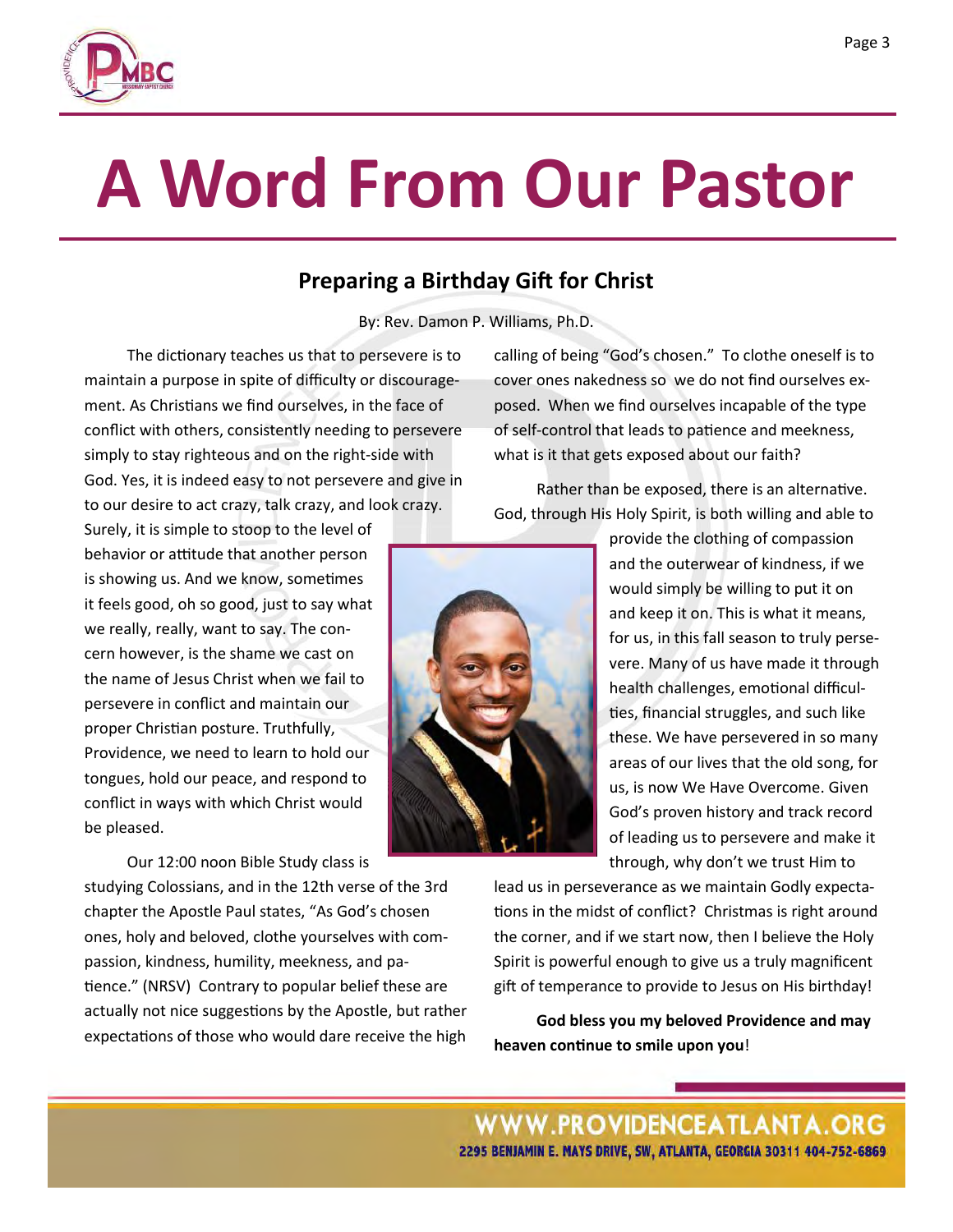

# **A Revival of the Spirit**

**Providence Revival—October 14th to 16th—7:00 PM Nightly**











Rev. Raphael G. Warnock, Ph.D. Rev. Yvette D. Massey Rev. Aaron L. Parker, Ph.D. Rev. Teresa L. Fry Brown, Ph.D.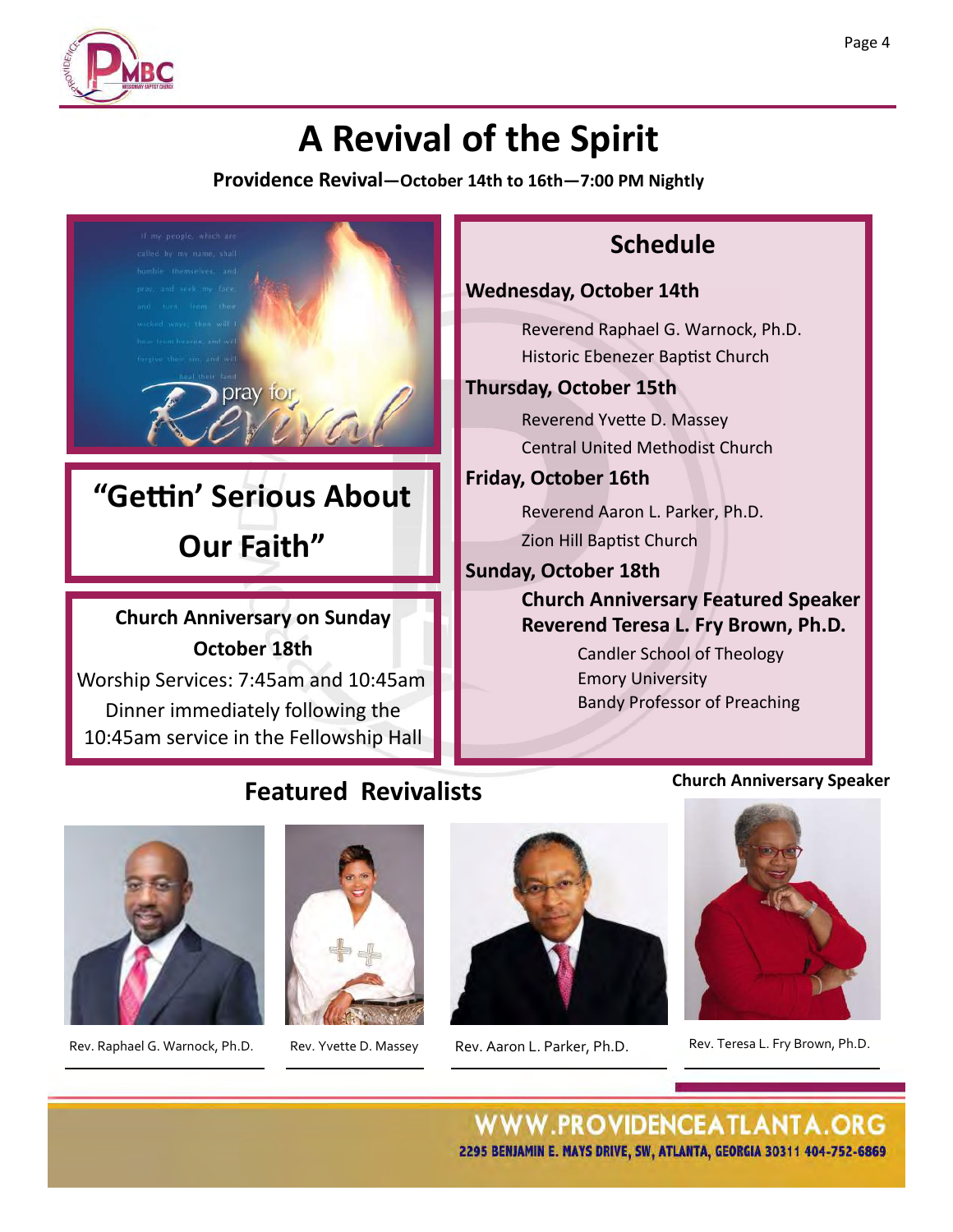

# **OUTREACH**

### **SWAT—Saved With a Testimony**—Young Adults Serving Others

Submitted by Nykita Howell

At Providence Missionary Baptist Church, we recognize the importance of being spiritually mature while having God at the forefront of our lives. We believe this so much so, that we have created an opportunity for all young adults at PMBC to join a family within our family to fellowship and be uplifted by the Word of God. S.W.A.T (Meaning "Saved With A Testimony") is a special group of young adults that are more than just spiritual mentors but represent different backgrounds and have been blessed with various gifts and pursuits that we strive to use for the betterment of the Kingdom of God. Our goal within this ministry is to serve; we serve the youth at the Carrie Steele Pitts Home on a monthly basis, and we serve the needs of other ministries by providing volunteers to support their in-reach and outreach service projects. We find service in this aspect to be our primary responsibility because it is the children that matter most.



Oh, what do we do specifically? As our Pastor Damon P. Williams would say "I am glad you asked!" Throughout the year, S.W.A.T. has a number of outreach programs that align with Christian discipleship, all of which take place at the Carrie Steele Pitts Home. Once a month, we interact with youth who have been, in many cases, abused, neglected Al and Nykita Howell with Dr. Evelyn Lavizzo, Director

or abandoned. All team building exercises at Carrie Steele contribute to the overall growth and development of the youth, we strive to teach lessons that otherwise should have been taught by family. Our presence in this orphanage serves as a positive distraction to the youth and gives them an opportunity to have fun and learn new skills. In a nutshell, we educate these youth about the values that are essential to their spiritual and occupational growth. S.W.A.T joyfully invites any member between the ages of 18-24 to have the opportunity to impact the lives of others as well as their own. Together, we believe that we can all reach a mutual destiny by being armored with the love of God. For more information about S.W.A.T. and what you can do to join contact Al or Nykita Howell at 404-451-2362.

#### **Matrons' Circle—Outreach for the Year** Submitted by Wanda Branch—President

The Matrons' Circle Ministry has had an exciting and rewarding year. We have provided outreach activities to numerous shelters and nursing centers within the Atlanta area. Listed below are the completed activities through September 2015:

**Lap Robs, Blankets/Throws:** In March of this year, the Matrons' Circle Ministry delivered over 30 Lap Blankets to the residents at Bonterra Nursing Center. They were extremely grateful for our donations and have extended an invitation for us to visit them again.

**Shoe Box Ministry:** In August, the Matrons' Circle Ministry prepared over 40 shoe boxes filled with personal hygiene items that were delivered to City Of Refuge. This shelter provides housing for over 250 residents.

**Dial Soap Drive:** In July and August, Providence members and friends provided over 700 bars of Dial Soap to be donated to the Prison Fellowship and Family Unification Network, Inc.

**Genesis Shelter:** In September, the Matrons sponsored breakfast at Genesis for over 30 residents. We provided the residents with a delicious home-style prepared meal. Prior to leaving, they thanked us for the fellowship and delicious breakfast.

The Matrons' Circle Ministry has provided dedicated Outreach Activities, Leadership and Financial Support to Providence Missionary Baptist Church and the Community for nearly 80 years. We will continue to answer God's call and provide service when and where it is needed.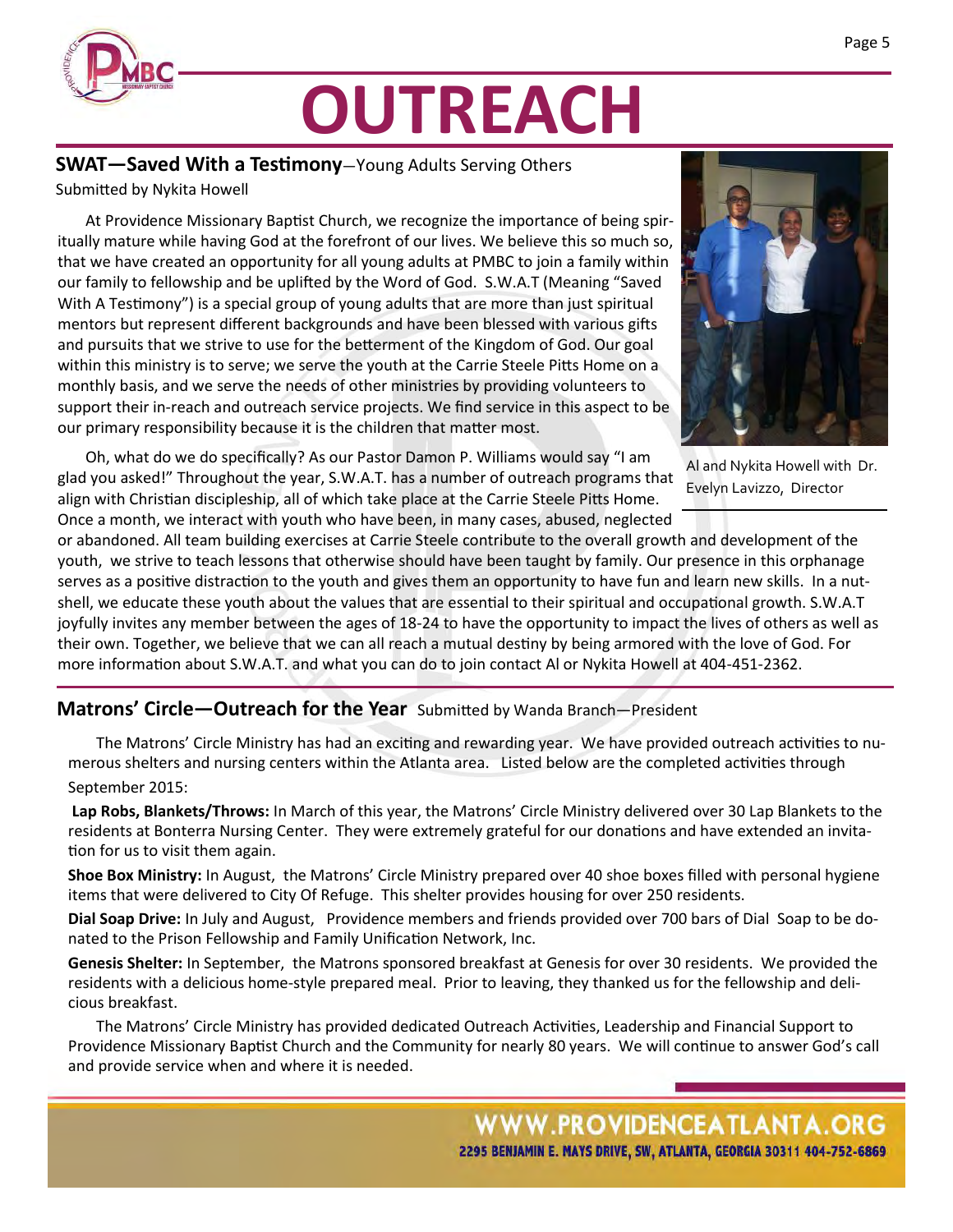

The Youth of Providence are staying busy with many Church activities. We captured a few of the moments at their most recent events. They are having fun, but are also receiving a good spiritual and Christian foundation for their future. We must support our children. They are our future.

### **Annual Lock-In Weekend—August 21—August 22, 2015**



**Old School Impact—September 12, 2015**

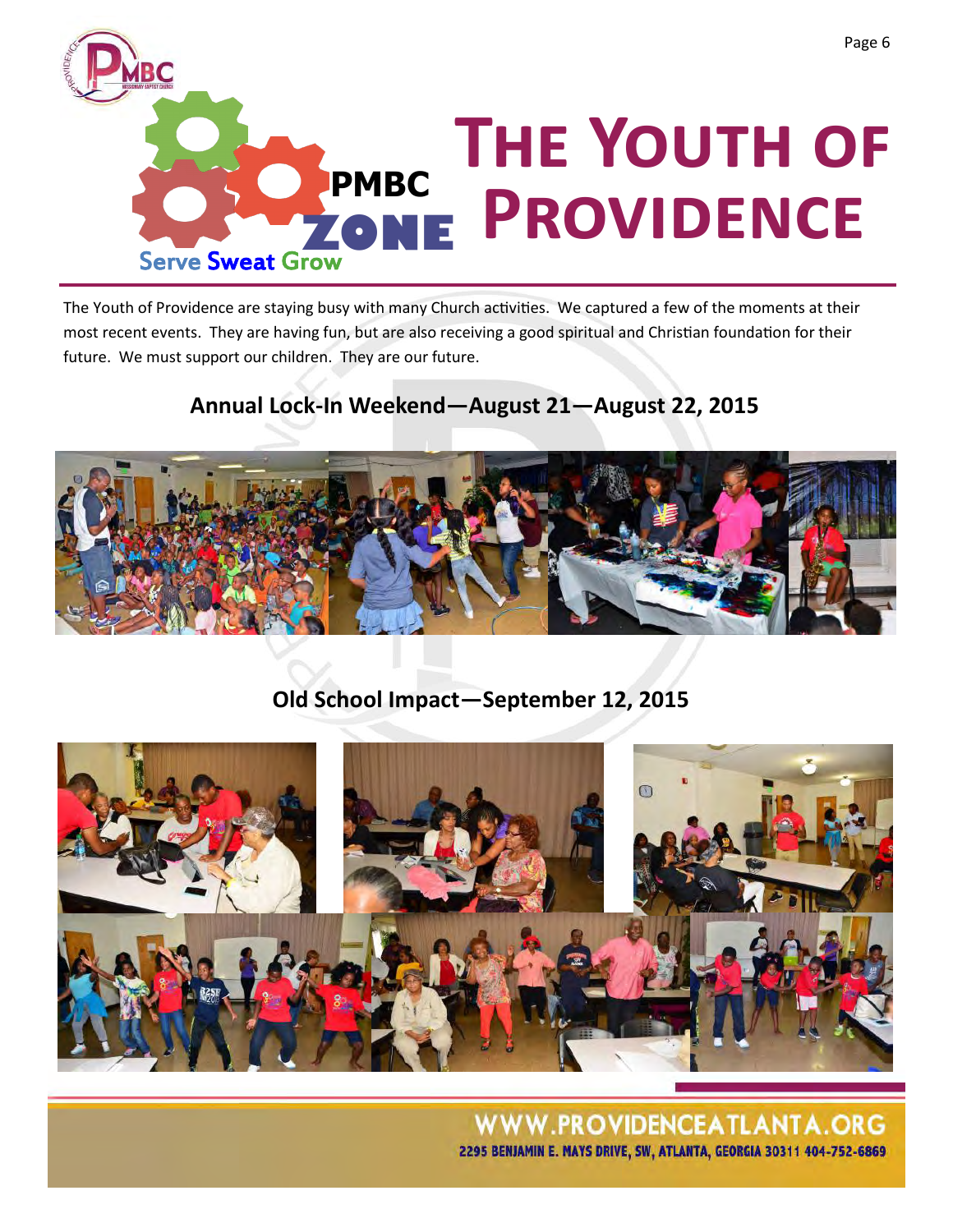# **Jobs Well Done**



#### **Francine Owens**

*Administrative Assistant / Financial Clerk* March 1999 – December 2015

On Monday, March 1, 1999, I became part of an extended family. I came to Providence to assume a part-time position that within three months evolved into a full-time, dual-roles position spanning the last sixteen years and nine months. It has been my privilege to serve under the leadership of two visionary pastors, and five capable church administrators.

I have been abundantly blessed throughout my life; and Providence, you have been an integral part of that blessing. It has been my absolute pleasure to work, and to serve here. You have patiently indulged me my opinions, seemed to have trusted my judgment, and by the grace of God, we have nurtured and maintained a mutual respect that exemplifies genuine love for one another.

Being at Providence was in divine order—the place where I was ordained to be at this kairos time in my life (a holy or God-given time, time laden with meaning and choice). You welcomed me when I came; guided me until I got my bearing; relied on me to be conscientious, and to exercise discretion, and I am all the better because you accepted me and loved me. I have watched your children grow up, and cried with you as many of our wonderful brothers and sisters in Christ transitioned. We have prayed together; laughed together and fellowshipped together. I have had the privilege to call you 'friends,' and your encouragement to join you in ministry. We have shared family events and fostered, what I hope, will be enduring relationships. Thank you, Providence.

The backbone of a church is often those you do not see or you possibly do not understand the role they play in day-to-day operations.

The office staff at Providence are the first persons you speak to if you call or stop by. They are the ones to initially answer your questions in a courteous, professional and confidential manner.

We cannot say how valued their service has been because it is not measurable. It is beyond any rank or rating we can give. We appreciate all they have done and will miss them greatly.

**Bernadette Hampton** *Church Secretary* October 2000 – December 2015

**Retirement is not good-bye…it is just an invitation to call me at home!**

Please show your appreciation to Francine Owens and Bernadette Hampton before their work departures at the end of the year. They may not be in the office but they will continue to call Providence their home. Bernadette will continue to sing in the choir and serve with the Young At Heart as she has so faithfully in the past. Francine will continue to serve with the Matrons' Circle. She is just a phone call away.

The Best in the Future and God's Blessings Abound !!!

Coming to Providence was a turning point in my life because I enrolled in the "Changed Lives Program" in October 2000. This Program was sponsored by the Providence Learning Center, under the leadership of Pastor Emeritus Dr. Gerald L. Durley.

 There are many things you learn in life through strife, tears, ups and downs, receiving criticism and dealing with other peoples' anger. In this daily walk through life, you should always be learning how to serve others by serving God. Some of my favorite Scriptures are, "You search the Scriptures because you think that in them you have eternal life." (John 5:39-47). "But seek ye first the Kingdom of God, and His righteousness and all these things shall be added unto you." (Matthew 6:33). "Ask and it shall be given unto you, seek and ye shall find; knock and it shall be opened unto you." (Matthew 7:7-8).

God brought me here and there was a purpose. Providence, you gave me an opportunity to serve. Nothing He does is a mistake. I cannot imagine how my life would have been if I had not stepped through Providence's doors.

My question to all is, "Do you know Christ?" My challenge is, "Why not serve Him?"